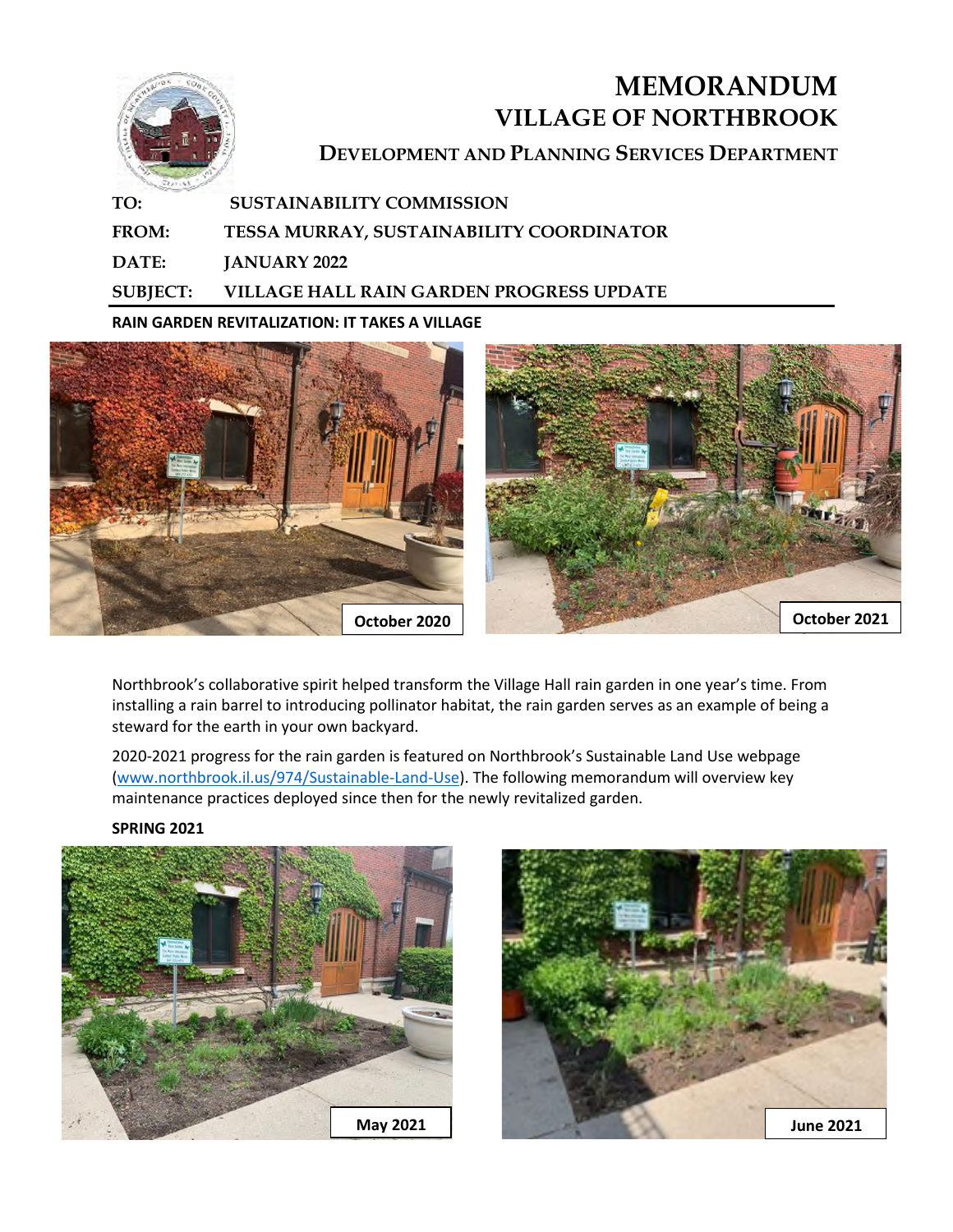After a long winter, it may be tempting to try and parse through emerging seedlings in spring to prevent growth of any invasives you may find. This is not recommended for newly planted garden plots, because it is difficult to identify plants not fully developed. For example, you may think a young Purple Coneflower leaf is Garlic Mustard, and pull out a perfectly nice new plant. The above photo shows how the garden appeared in spring 2021, with many seedlings popping up from fall planting and a few plugs added (thanks to help from our Trustees)!

## **SUMMER 2021**





As you can see from the above photo, there were still large patches of empty space between plantings. Because our natural ecosystem thrives by layering groups of different plant species together, such gaps are not conducive to gardening for native plant diversity. Many native plants grow better in the presence of underground root competition. Aboveground, these plants actually help each other carry the weight of their flowers and foliage when planted in close enough proximity. For a small plot like ours, it is best to add plants in groups of 2-3 plugs per species together.

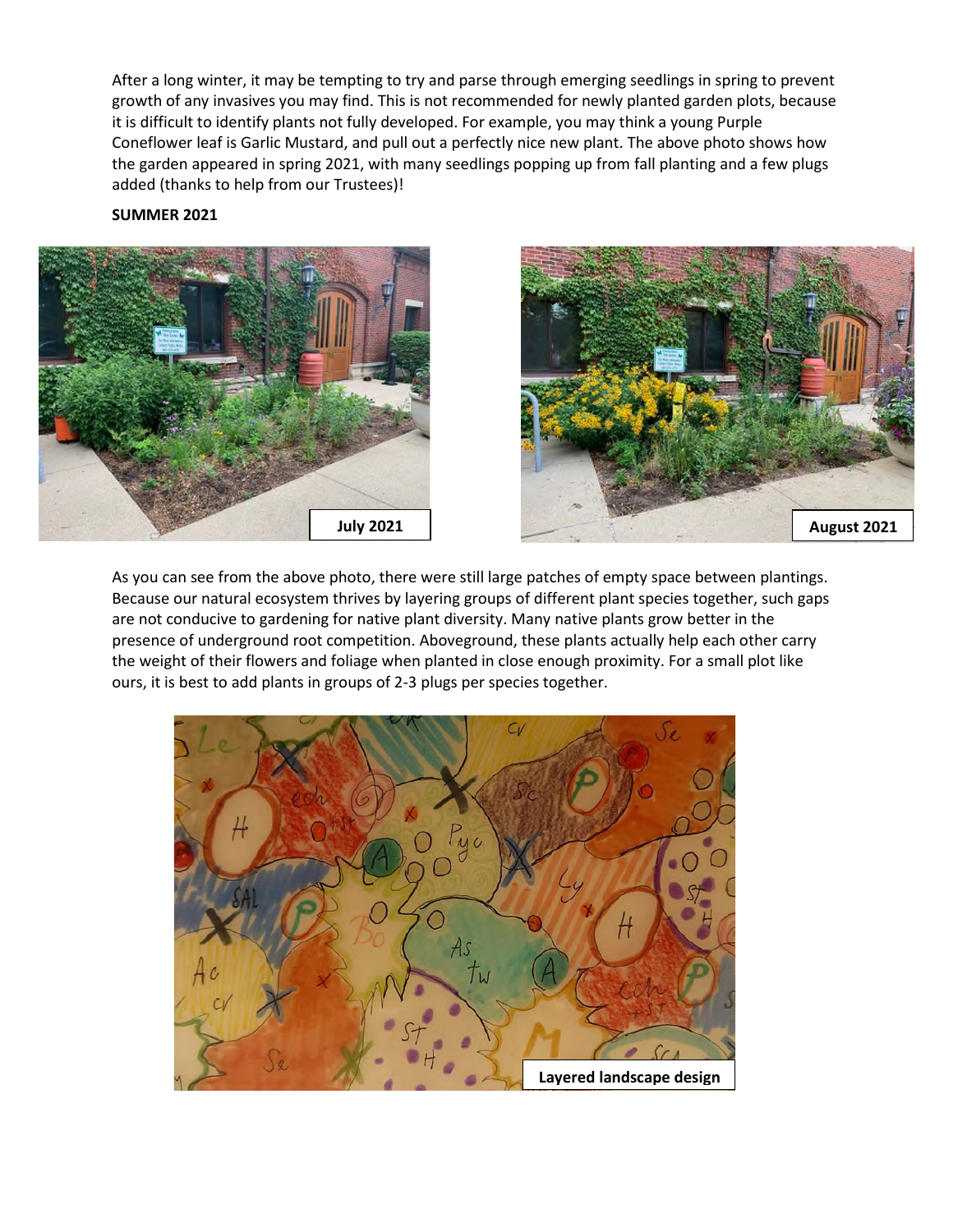With the kindness and generosity of community partners in Northbrook (members of the Garden Club, Farmers Market, and GoGreen), the garden quickly filled throughout the summer with more native plant plugs transplanted from gardens across the Village. Thanks to them, Village staff was able to keep the garden lush and full while taking out around 50 milkweed plants for distribution at a Farmers Market giveaway event.





Given a drought persisting throughout the summer and all the new plants being added, it was important to stay on top of irrigation. Public Works staff installed a rain barrel at the garden to capture stormwater from the roof. The barrel ensures the success of new plants with a weekly soak, all while conserving water and promoting the rain barrels available at a discount rate to residents inside Village Hall.

Rather than sticking to a few species in the rain garden, the large diversity of pollinator plants allowed for constant blooming and food sources for insects throughout spring to early fall. When aphids came to suck sap out of the milkweed plants, ladybugs came to the rescue by eating away at the aphids. Peskier colonies remained on the larger milkweeds that were easily removed with a spray bottle of water and dish soap.